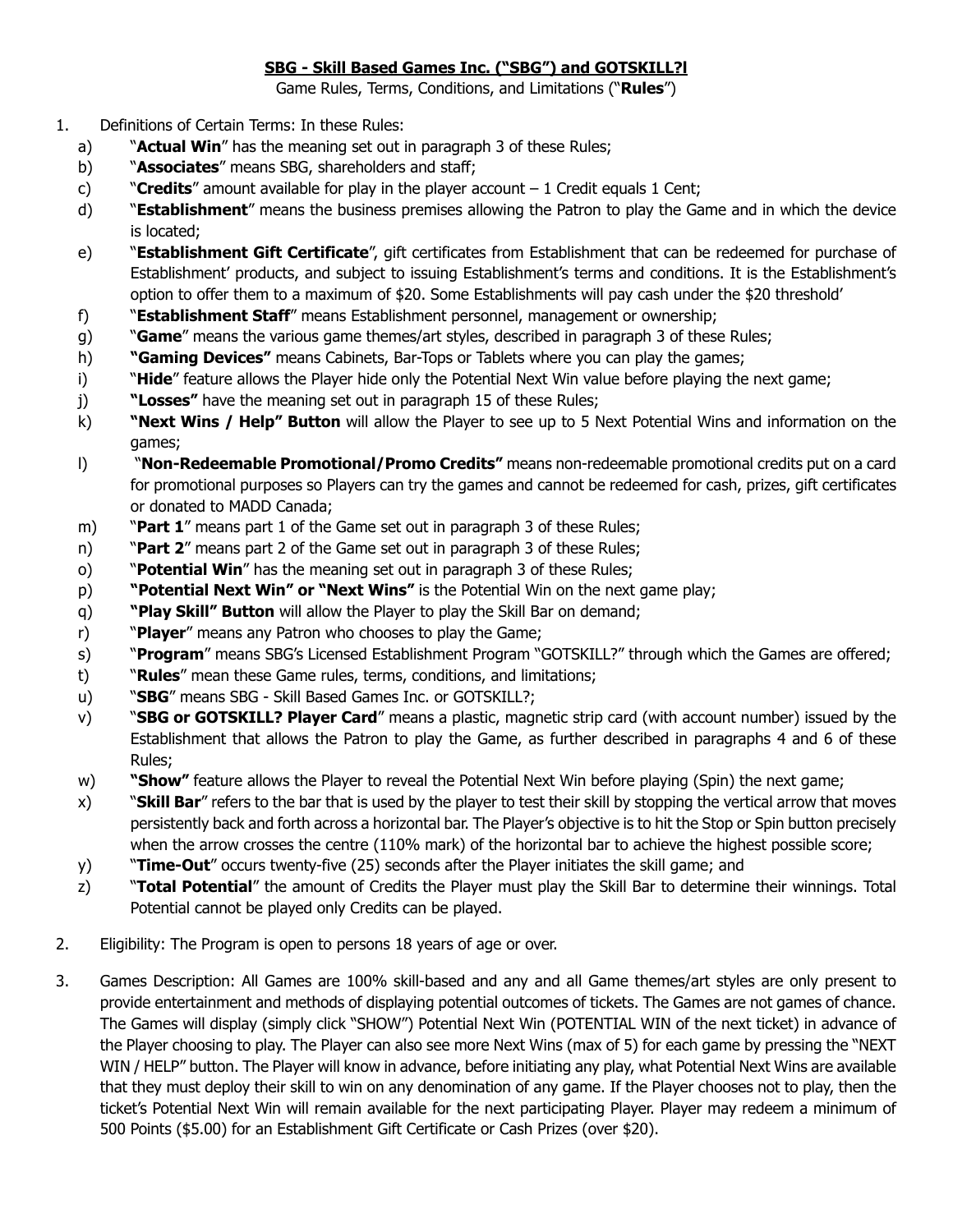**All Games require skill to attain the maximum Actual Win. Since the Potential Win is known, odds of winning depend on the Player's skill.** A game has two parts. Part 1 displays the "Potential Win". In Part 2, the Player uses their skill to win from 55%–110% of the Potential Win on the Skill Bar (within the allotted time of 25 seconds) after each single play (by pressing the "Play Skill" button) or in totality at log-out (Skill Bar appears automatically) or at any time the player chooses to do so (by pressing the "Play Skill" button) . If the time expires once the bar has been activated, Potential Win is forfeited. At the beginning of Part 1, the Potential Win, including zero, is displayed as "Potential Next Win" or up to 5 Potential Win(s) by pressing the 'Next WIN / Help" Button, and Player must make a choice of whether to play or not. Upon completion of Part 1, the skill game in Part 2 is introduced when the Player presses "Play Skill" button or if they choose to accumulate Potential Wins and play the aggregate amount. In Part 2, the Player's hand–eye coordination, dexterity, and timing of the Game action will determine whether the player wins greater than the Potential Win, 100% of the Potential Win, or some percentage thereof. In Part 2, a vertical arrow moves persistently back and forth across a horizontal bar. The Player's objective is to hit the Stop or Spin button precisely when the arrow crosses the centre (110% mark) of the horizontal bar. The Actual Win amount is determined by the proximity of the arrow to the centre. The closer the Player is to the centre point based on their hand–eye co-ordination and dexterity, the higher the percentage of the Potential Win that is won by the Player (Maximum 110%). The further away (left or right of centre point) the player stops the arrow from the 110% mark, the lower the "Actual Win" will be. The Player must stop the arrow before the Time-Out or forfeit all of the Potential Win.

If the Player runs out of credits a window will pop up asking the Player to purchase more credits (add additional funds) or play the Skill Bar (press the Play Skill button) for any amount displayed in Total Potential.

After each ticket is revealed by way of the Game theme, the Potential Next Win can be immediately displayed when "SHOW" is active. This process continues so long as the Player continues to play the Game.

- 4. How to Play: The Player must activate a card and account (or take a new card from the card holder, if they do not have an existing account) by swiping the card. The Player may then purchase game credits by inserting Canadian funds into the Bill Acceptor. At all times, the SBG or GOTSKILL? Player Card is owned by and the property of SBG; the Player merely has a licence to use the SBG or GOTSKILL? Player Card. If the Player already possesses an SBG or GOTSKILL? Player Card and Account, then the player may purchase or 'top up' their card with additional credits by inserting funds into the Bill Acceptor. A minimum five-dollar (\$5.00) purchase, whether at account setup or reloading the SBG or GOTSKILL? Player Card is required to play the Games. SBG or GOTSKILL? Player Accounts and Credits are Establishment-specific and are only valid at the Establishment where they are issued.
- 5. Redemptions: Credits can only be redeemed for: gift certificates of the Establishment, (which can be used for food and beverage purchases at the specific Establishment at which the SBG or GOTSKILL? Card was issued and used) if offered by the Establishment; Cash Prizes where Twenty dollars (\$20.00) or more in credits are being redeemed if Establishment offers Gift Certificates; or, c) MADD Canada donations in any amount. The minimum value of credits you may redeem is five dollars (\$5.00). Any redemption amount exceeding \$400.00 may (at the Establishment's discretion) be picked up by the Player after five (5) business days at the Establishment.

Annual donations to MADD Canada worth ten dollars (\$10.00) or more will result in a charitable tax receipt being issued by MADD Canada if a name and e-mail address is provided. SBG / GOTSKILL? assumes no liability or responsibility for any donation to MADD Canada.

- 6. SBG or GOTSKILL? Player Card: An SBG or GOTSKILL? Player Card/Account is required to play the Games. It is created when a Player swipes a new Player Card on a Gaming Device. Each SBG or GOTSKILL? Player Card has a 10 digit unique number. The Player selects how much in credits they wish to purchase at the Gaming Device (minimum of \$5.00). Credits and any winnings are stored in the account until Player is ready to redeem pursuant to these Rules.
- 7. Establishment Gift Certificates (where applicable): An Establishment Gift Certificate as set out in paragraph 5 of these Rules has no cash value and is not redeemable for cash. SBG / GOTSKILL? assumes no liability or responsibility for any Establishment gift certificate issued. SBG / GOTSKILL? assumes no liability or responsibility for refunds or credits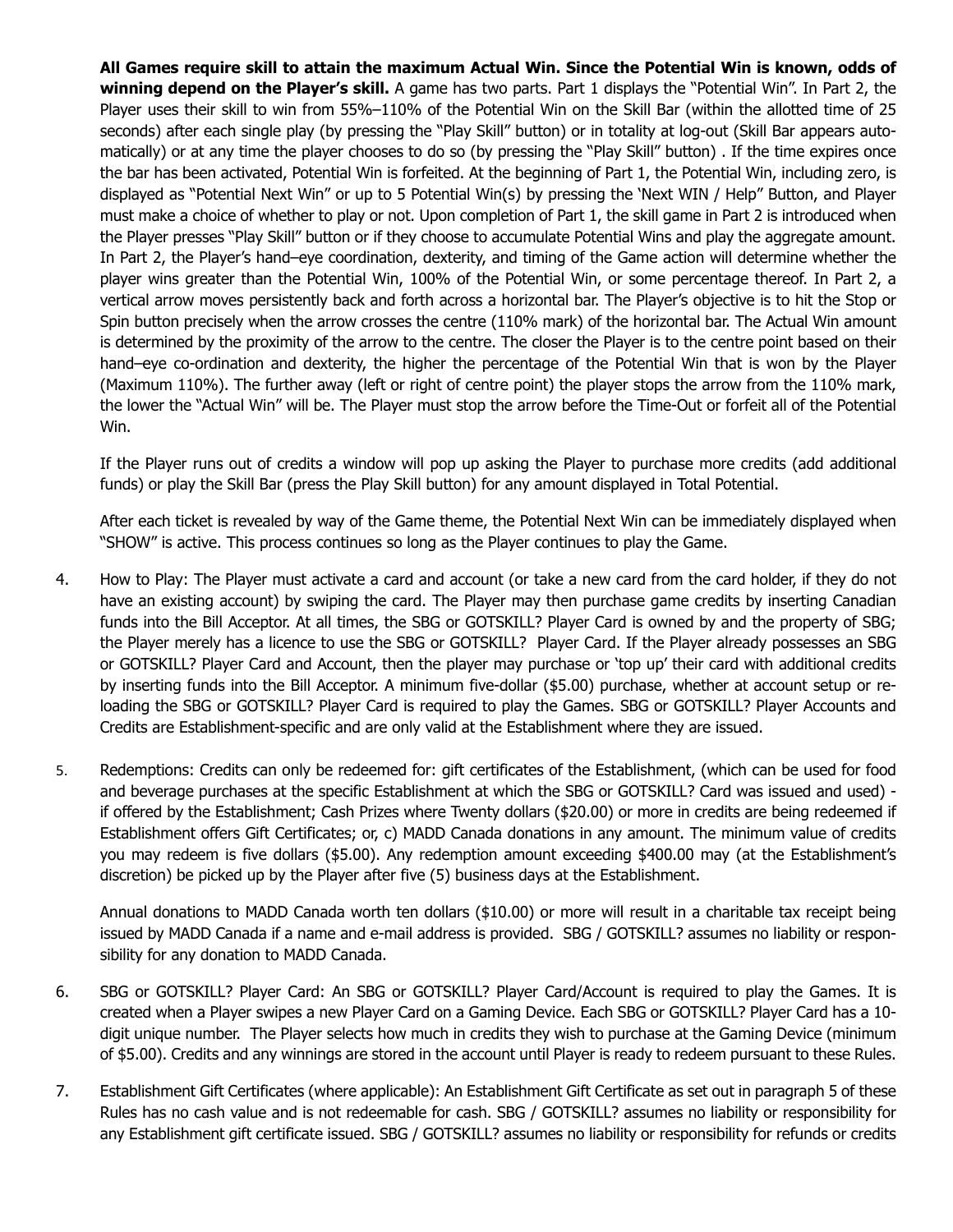or lost (whether through the mail, through Player's loss, or otherwise) or stolen Establishment Gift Certificates or any unauthorized use of such certificates.

8. Offers - Non-Redeemable Promotional/Promo Credits: The awarding and availability of Non-Redeemable Promo Credits are at GOTSKILL?'s sole discretion. GOTSKILL? reserves the right to amend the terms of or cancel any customer offer or promotion at any time and will have the right to determine the qualification criteria for all promotions and awarding of Non-Redeemable Promo Credits. In addition, GOTSKILL? may cancel them at any time at our sole discretion.

If a Player, who wants to play GOTSKILL? Games, has both Credits and Non-Redeemable Promo Credits funds in their Account (regardless of whether the awarding of the Non-Redeemable Promo Credits preceded or followed the buy-in of Credits, whether resulting from a deposit of funds by the Player or the winning of a Prize by the Player), the Non-Redeemable Promo Credits will be used first to play the eligible Games until all of the balance of Non-Redeemable Promo Credits have been utilized, following which time the purchased Credits in the Account will be used. All winnings from playing with Non-Redeemable Promo Credits are added to the Credit balanced. Non-Redeemable Promo Credits cannot be cashed in or redeemed for prizes or donated to MADD.

- 9. All Sales Final: Purchased credits on any account can only be used for Game play, for donations to MADD Canada, for redemption for Establishment Gift Certificates (if under \$20) if available, Cash prizes of over \$20 or for some combination of more than one of those.
- 10. Account Cancellation or Termination: A Player can cancel their account by bringing the balance to zero. SBG reserves the right to cancel a Player account for any reason whatsoever at any time without notice to the Player. SBG reserves the right, in its sole and unfettered discretion, to void winnings and confiscate any balance in a Player account in any of the following circumstances:
	- a) if the Player redeems credits for any other Player or person;
	- b) if incorrect or misleading information is provided by the Player to the Establishment or SBG;
	- c) if SBG determines that the Player is ineligible to play Games under these Rules;
	- d) if a Player has not used their account (played, redeemed or bought credits) for a period of 12 months;
	- e) if the Player has 'charged back' or denied any of the purchases or deposits that the Player made to their Player account;
	- f) if the Player is found to be cheating or engaging in fraud or if it is determined by SBG that the Player has employed or made use of a system (including robots, machines, computers, software, devices, or other automated systems or manual process) designed to defeat or defraud the Game; or,
	- g) if the Player fails to comply with any of the provisions set forth in these Rules.
- 11. Governing Law: These Rules shall be governed by and construed and enforced in accordance with the laws of the Province of Ontario. The venue for any claim or action against or involving SBG or GOTSKILL? shall be in Ontario. The Player unconditionally attorns to the jurisdiction of the courts of Toronto, Ontario, and all courts competent to hear appeals therefrom.
- 12. Privacy Policy: SGB/GOTSKILL? respects Player's right to privacy and the importance of protecting information collected about them. SBG has adopted a company-wide privacy policy that sets out how it will store and use the limited personal information that Players provide in connection with their participation in the Games. This policy applies only to information collected by SBG / GOTSKILL? in connection with the Player's participation in the Games. The Player consents to the personal information provided by the Player to be used to contact the Player for promotions, special offers, and surveys by SBG and by the Establishment. SBG will not share any personal information and contact information with any other third party with the exception of the MADD Canada and except as required by law.

**Canada's Anti-Spam Legislation (CASL) Compliance: SBG / GotSkill?, MADD and the Establishment fully comply with the terms of CASL. Players consent to receiving commercial electronic messages from SBG / GotSkill?, MADD or the Establishment where they have an account, when they register their account and may withdraw their consent at any time they receive a commercial electronic message.**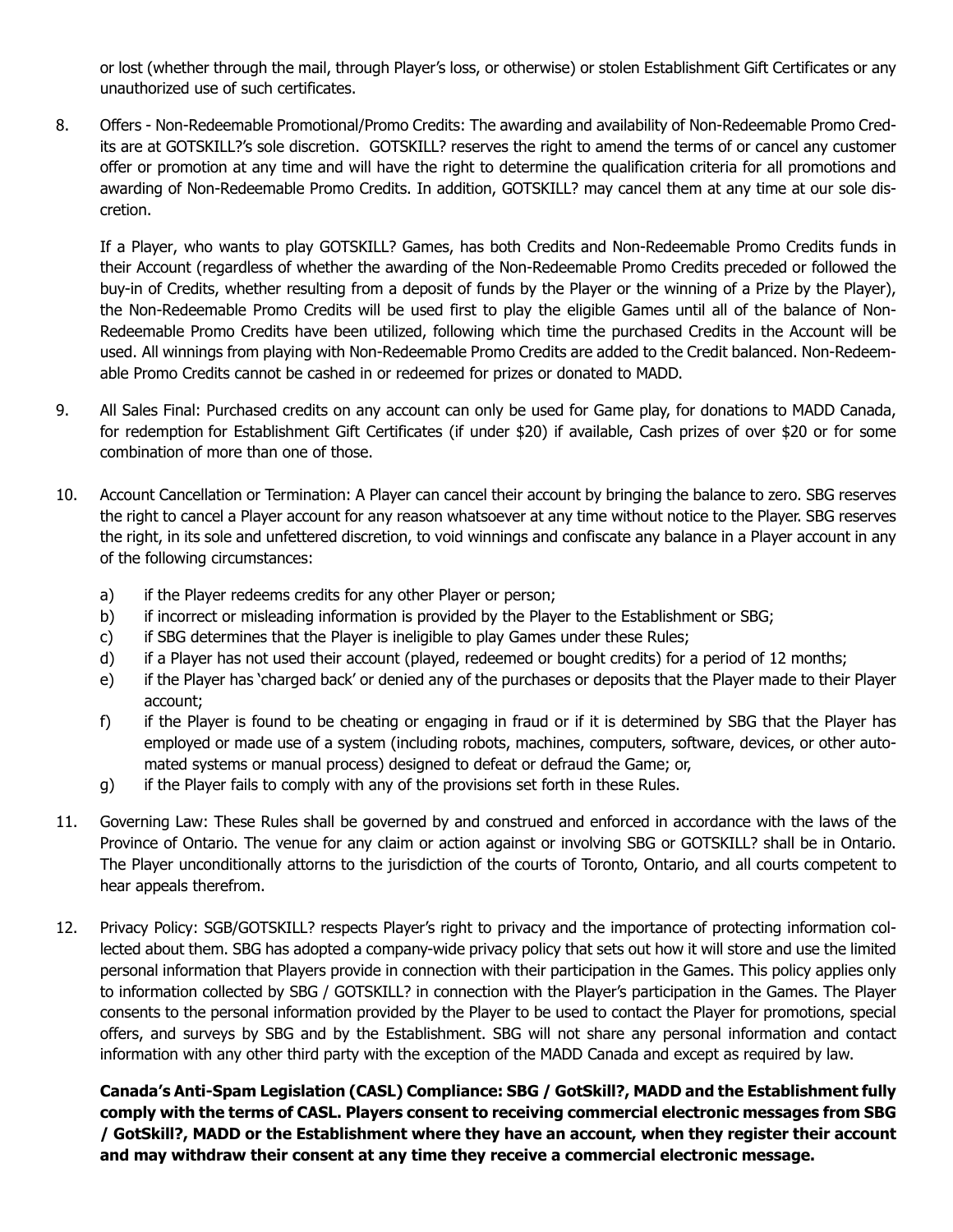13. Changes to the Program and these Rules: SBG reserves the right at any time to: limit enrolment in the Program; establish different levels of Program participation or targeted offers that may result in programs or offers that are not available to all Players; or to otherwise limit participation or the number of Players in the Games. SBG may refuse at any time to enroll a Player or may restrict, modify, or terminate any Player's participation in the Program without liability or responsibility to any Player or any other party. SBG reserves the right, in its sole and unfettered discretion, to, among other things and without notice: a) suspend, change, or terminate the terms of the Program, any individual program, or any member benefit, in whole or in part, at any time and for any reason, or for no reason; b) modify, limit, or suspend the manner in which credits are purchased and Game play credits are earned, awarded, or redeemed; c) change the amount of credits earned, and when they can be redeemed and when they expire; and, d) update, change, modify, or limit these Rules. SBG may make these changes even though the changes may affect the value of a Player's credits and prizes available under the Program already accumulated at the time of the change. A Player's continued participation in the Program after any modification, change, or limitation to the Program or these Rules is deemed to be the Player's acceptance of and consent to any such modification, change, or limitation. Players expressly agree to assume responsibility for reading and reviewing these Rules for any updates, changes, modifications, or limitations before playing the Games or otherwise participating in the Program. If a Player does not agree to any changes to the Program or these Rules, their sole remedy is to deactivate the account.

Players expressly agree to waive, limit, and set aside their respective rights and obligations under any applicable law in the event of any termination, update, change, modification or limitation of the Program or of any update, change, modification, or limitation of these Rules to the extent that such law requires any judicial pronouncement, decision, or order to terminate, update, change, modify, or limit the Program or to update, change, modify, or limit these Rules.

- 14. Player Obligations, Representations, and Warranties: By opening an account and enrolling in the Program, by participating in the Program, or by playing any Games, Players expressly agree to be bound by these Rules and any policies referenced herein, as they may be amended from time to time, and they agree not to misuse Program or Game privileges by engaging in conduct that is detrimental to any Associate, including, without limitation: having multiple accounts in the same Establishment; making purchases or redemptions on the behalf of other Players or persons; participating in purchasing or redemption fraud; or, using any robot, spider, other automatic device or manual process to transact with, monitor, or alter or defeat the Program.
- 15. Limitation of Liability & Release: **Important**: Except as may be provided for in these Rules, the Associates assume no liability or responsibility and shall have no liability or responsibility for any claim, application, loss, injury, delay, accident, cost, business interruption costs, or any other expenses (including, without limitation, attorneys' fees or the costs of any claim or suit), nor for any incidental, direct, indirect, general, special, punitive, exemplary, or consequential damages, loss of goodwill or business profits, work stoppage, data loss, computer failure or malfunction, or any and all other commercial losses directly or indirectly arising out of or related to: a) these Rules; b) the Program or any website of SBG or GOTSKILL?; c) playing or any use of any Game; d) any failure, delay, or decision by any Associate in administering the Program; e) any stolen, lost, or unauthorized use of an SBG or GOTSKILL? Player Card or any breach of security related to an SBG or GOTSKILL? Player Card; f) any offer, representation, suggestion, statement, or claim made about the Program by any Associate; or, g) the purchase, redemption, or use of any reward or use of any reward or prize, whether made available by an Associate or by any other party (collectively, all of the foregoing items shall be referred to herein as "**Losses**"). The Associates are hereby released by the Player from liability for any and all Losses. The Associates disclaim any and all warranties or guarantees, including any warranty of merchantability and warranty of fitness for any particular purpose. The foregoing limitations of liability shall apply whether the alleged liability or Losses are based on contract, negligence, tort, strict liability, or any other basis, even if the Associates have been advised of or should have known of the possibility of such losses and damages, and without regard to the success or effectiveness of other remedies.

**Important**: Notwithstanding anything else in these Rules, in no event shall the combined aggregate liability of all Associates for any Loss hereunder exceed the amount of any credits purchased by the Player in cash (i.e., not including any winnings).